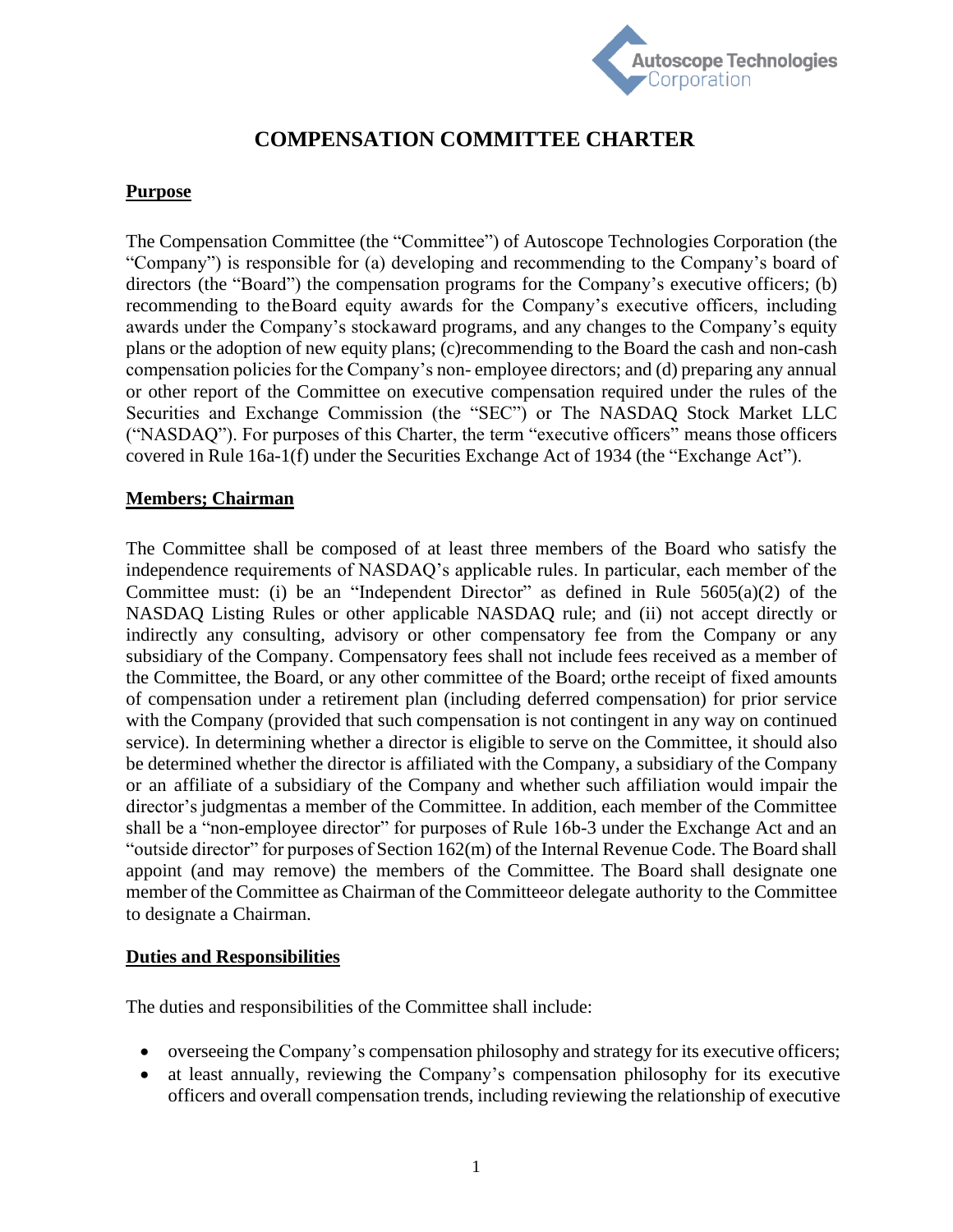

compensation to corporate performance, and reporting on such review to the Board;

- at least annually, reviewing the Company's executive compensation programs, including equity-based annual and long-term incentive plans; reviewing and recommending to the Board the goals and objectives relevant to the compensation of the Company's executive officers; and reviewing and recommending to the Board the total compensation of the Company's executive officers based on the executive officers' achievement of these goals (which compensation may include annual salary, incentive-based compensation, equity awards, fringebenefits and vacation time); provided, that the executive officers' base salary shall be reviewed and approved only by the Committee;
- at least annually, reviewing and recommending to the Board all compensation for nonemployee members of the Board, including annual retainers, meeting fees and grants of equity awards;
- review and approve and employment agreements, severance, separation or retirement agreements or arrangements and change-in-control agreements or provisions covering any current or former executive officers of the Company;
- reviewing and recommending to the Board any and all special compensation programs for the Company's executive officers, including packages for new executive officers, changein- control and retirement agreements, severance and termination packages and other supplemental benefits;
- reviewing and making recommendations to the Board concerning the Company's equitybasedcompensation plans, including any amendments to such plans;
- reviewing any compensation-related proposals properly brought forth to the Company by its shareholders and recommending action to the Board;
- reviewing with the Company's management the discussion of the compensation of the Company's executive officers set forth in the Company's proxy statement and, based on such review and discussion, recommending to the Board the inclusion of such discussion in the Company's proxy statement;
- preparing any annual or other report of the Committee on executive compensation required under the rules of the SEC or NASDAQ;
- at least annually, determining that the members of the Committee meet the independence requirements set forth in the paragraph of this Charter entitled "Members; Chairman";
- performing any other activities consistent with this Charter or as may be delegated to it by theBoard; and
- evaluating its own performance and this Charter on an annual basis.

## **Meetings and Operation of the Committee**

The Committee shall meet as often as it deems necessary or appropriate in its judgment, but at least threetimes annually, at such times and in such places as the Committee shall determine. The Chair of the Committee may schedule additional meetings of the Committee as appropriate. A majority of the Committee members present at a Committee meeting will constitute a quorum for each meeting.

Subject to the rules of the SEC and NASDAQ, the Committee may request the presence of any officer or employee of the Company, the Company's outside legal counsel or a consultant to the